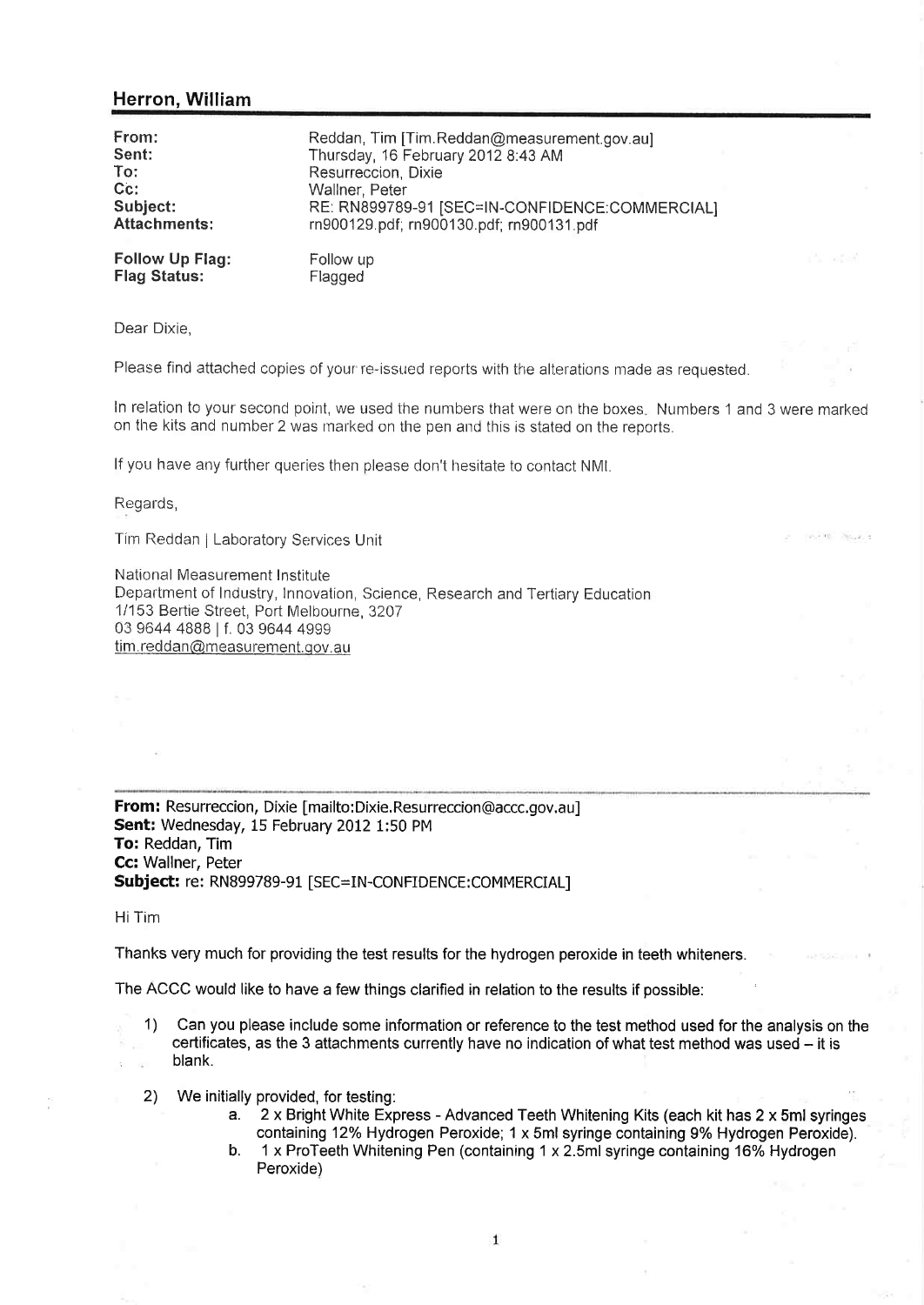Each Kit and the Pro Whitening Pen product were labelled with numbers, when sent to NMI for testing. lt looks like the sample reference number on the certificates relates to Kit 1 and Kit 2, and the Pen (3) - can you please confirm that this is the case.

- 3) In the test results, the reference 'Hydrogen Peroxide in Syringe' is used. I understand this to refer to the total weight of the hydrogen peroxide that was measured in the total amount of gel that was contained in the syringe (and discharged for the analysis). Please confirm this understanding is correct - it may be helpful to add the word "Total" to the expression 'Hydrogen Peroxide in Syringe' to enhance clarity.
- 4) In the test results, 2 samples (Syringe 1 in rn899789.pdf (0.73 g) and Syringe in rn899790.pdf (0.19 g)) (see attached), do not include the concentration of hydrogen peroxide in its analysis. We understand why this is the case from talking to Neil Menz but wonder whether the certificate could also include some note of clarification for these results based on calculation against the claimed volume eg "estimated concentration based on claimed volume of 5m1". This would assist by giving some comparative indication of the concentration of hydrogen peroxide albeit based on the suppliers claim.

Please let me know if you require me to provide any more information regarding the above queries.

Kind regards Dixie

#### Dixie Resurreccion

Senior Project Officer - Chemical Assessment & Information Standards | Product Safety Branch **Australian Competition & Consumer Commission** 23 Marcus Clarke Street Canberra 2601 <sup>|</sup> http://www.accc.gov.au | http://www.productsafety.gov.au | http://www.recalls.gov.au

From: Reddan, Tim [mailto:Tim.Reddan@measurement.gov.au] Sent: Tuesday, 14 February 2012 3:56 PM To: Resurreccion, Dixie Subject: RN899789-91 [SEC=IN-CONFIDENCE:COMMERCIAL]

Dear Dixie,

Attached is a copy of your latest NMI report/s of analysis.

Thank-you for using our services at the National Measurement Institute.

lf you have any enquiries regarding this report, please contact NMI on 03 9644 4BBB.

Regards,

Tim Reddan | Laboratory Services Unit

National Measurement Institute Department of Industry, Innovation, Science, Research and Tertiary Education l/153 Bertie Street, Port Melbourne,32OT 03 9644 4888 | f. 03 9644 4999 tim.reddan@measurement.gov.au

IMPORTANT: This email from the Australian Competition and Consumer Commission (ACCC), and any attachments to it, contains information that is confidential and may also be the subject of legal, professional or other privilege. If you are not the intended recipient, you must not review, copy, disseminate, disclose to others or take action in reliance on, any material contained within this email. If you have received this email in error, please let the ACCC know by reply email to the

 $\overline{2}$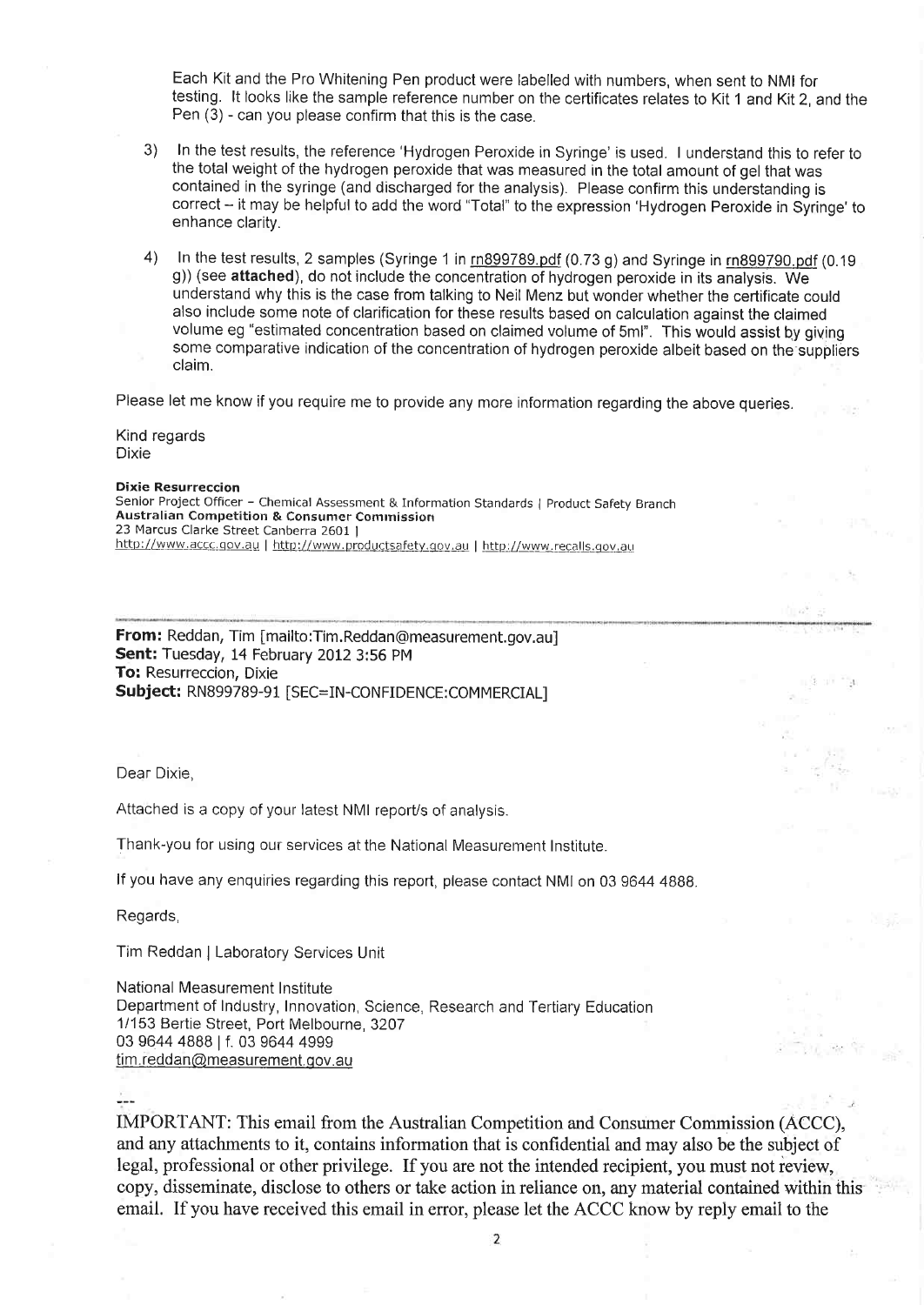sender informing them of the mistake and delete all copies from your computer system. For the purposes of the Spam Act 2003, this email is authorised by the ACCC www.accc.gov.au

The information contained in this e-mail, and any attachments to it, is intended for the use of the addressee and is confidential. If you are not the intended recipient you must not use, disclose, read, forward, copy or retain any of the information. If you received this e-mail in error, please delete it and notify the sender by return e-mail or telephone.

The Commonwealth does not warrant that any attachments are free from viruses or any other defects. You assume all liability for any loss, damage or other consequences which may arise from opening or using the attachments.

The security of emails transmitted in an unencrypted environment cannot be guaranteed. By forwarding or replying to this email, you acknowledge and accept these risks.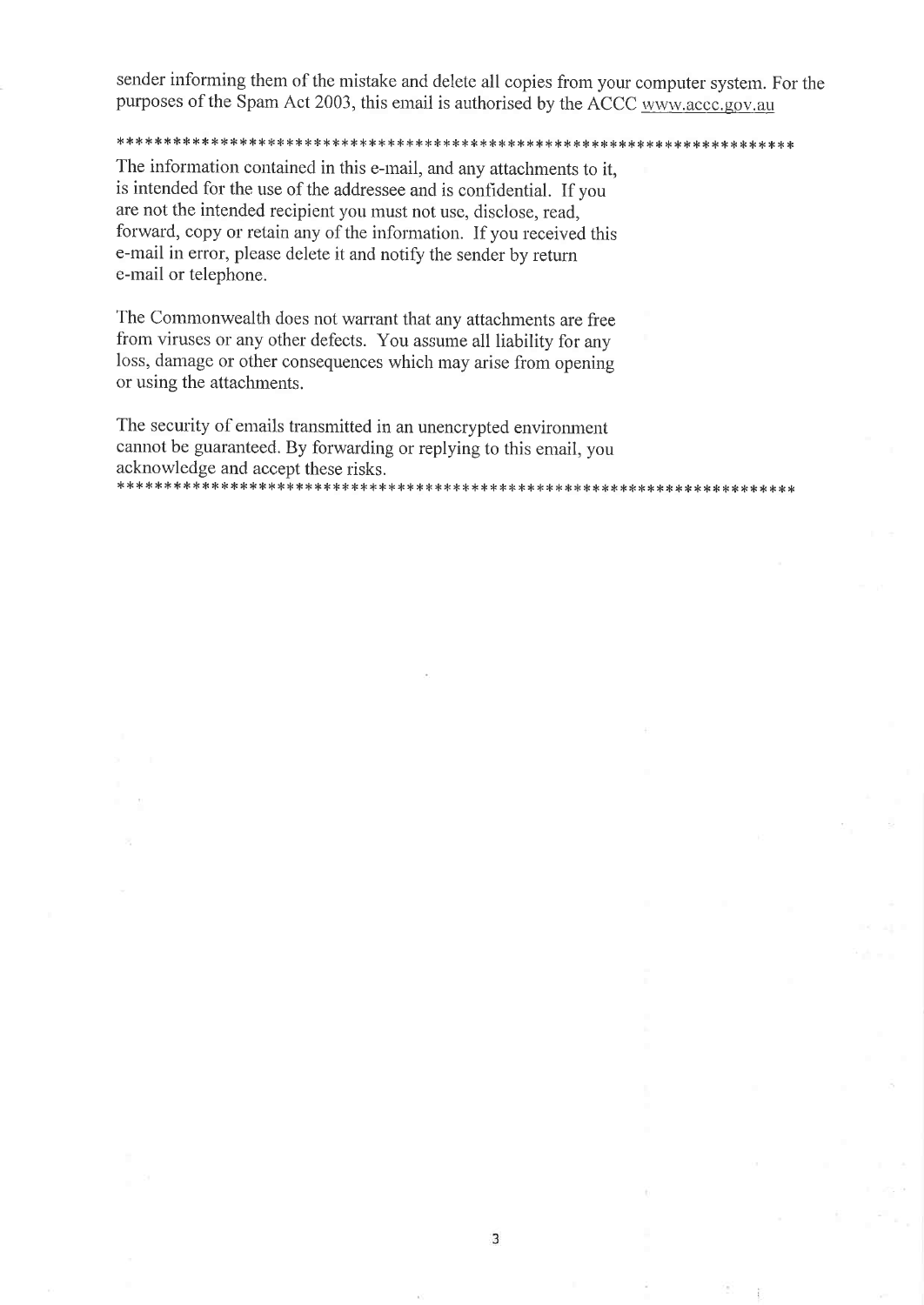

**Australian Government** 

# **National Measurement Institute**

# **REPORT OF ANALYSIS**

|                      |                                                      |              | Page: 1 of 2                |
|----------------------|------------------------------------------------------|--------------|-----------------------------|
|                      |                                                      |              | Report No. RN900129         |
| Client               | : ACCC (PRODUCT SAFETY POLICY)                       | Job No.      | : ACCC08/120130             |
|                      | 23 MARCUS CLARKE ST                                  | Quote No.    | $: QT-01792$                |
|                      | CANBERRA ACT 2601                                    | Order No.    |                             |
|                      |                                                      | Date Sampled |                             |
|                      |                                                      |              | Date Received : 30-JAN-2012 |
| <b>Attention</b>     | : Dixie Resurreccion                                 | Sampled By   | : CLIENT                    |
| <b>Project Name:</b> |                                                      |              |                             |
|                      | <b>Your Client Services Manager</b><br>: Tim Stobaus | Phone        | $(03)$ 9644 4849            |
|                      |                                                      |              |                             |

| Lab Reg No. | Sample Ref | <b>Sample Description</b>                      |
|-------------|------------|------------------------------------------------|
| VL12/0010   |            | Bright White Express: Advanced Teeth Whitening |
|             |            | Kit (contains 2 x 5ml syringes containing 12%  |
|             |            | Hydrogen Peroxide, 1 x 5ml syringe containing  |
|             |            | 9% Hydrogen Peroxide)                          |

| Lab Reg No.       |       | VL12/0010 |               |
|-------------------|-------|-----------|---------------|
| Sample Reference  |       |           |               |
|                   | Units |           | <b>Nethod</b> |
| <b>Components</b> |       |           |               |
| Consult           |       | See Text  |               |

VL12/0010 Syringe 1:

Y.

Total Hydrogen Peroxide in Syringe:  $0.73g$ 

The concentration of Hydrogen Peroxide in the syringe on a weight volume basis was 14.6% assuming the syringe contained 5.0ml of Product

| Label Claim:                                                               | 12% |                    |
|----------------------------------------------------------------------------|-----|--------------------|
| Syringe 2:                                                                 |     |                    |
| Total Hydrogen Peroxide in Syringe:                                        |     | 0.64 <sub>g</sub>  |
| Concentration of Hydrogen Peroxide:                                        |     | 11.5g/100g         |
| Label Claim:                                                               | 12% |                    |
| Syringe 3:                                                                 |     |                    |
| Total Hydrogen Peroxide in Syringe:<br>Concentration of Hydrogen Peroxide: |     | 0.45g<br>8.2g/100g |
| Label Claim:                                                               | 9%  |                    |
|                                                                            |     |                    |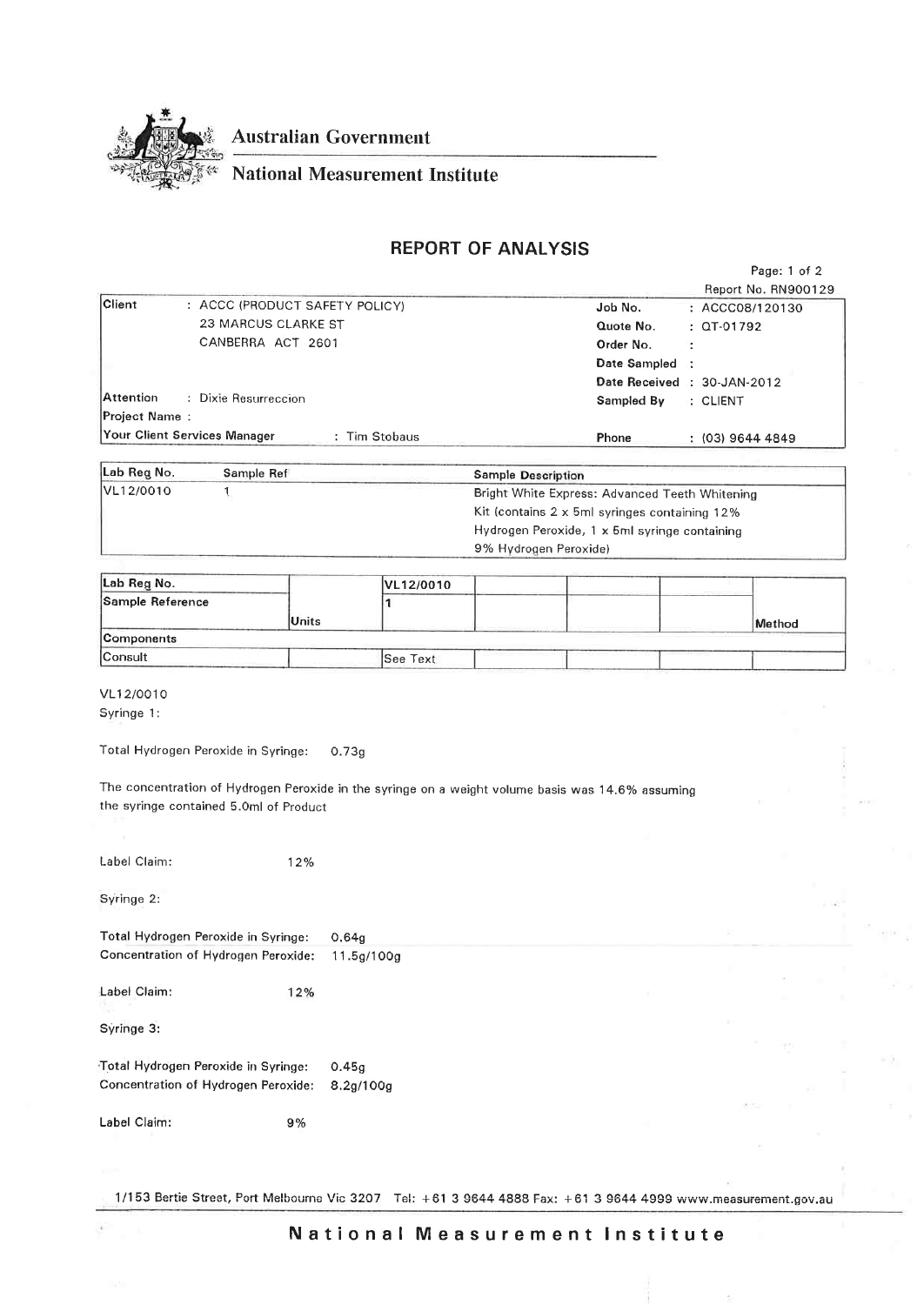# **REPORT OF ANALYSIS**

Page: 2 of 2 Report No. RN900129

衡

 $\chi$ 

 $\widetilde{\gamma}^{\ast}_{i}$ 

 $-5$ 

Î.

44 A. 30

The method used was that described in the Food Chemical Codex.

Neil Merry

Neil Menz, Analyst Food Composition - Vic

16-FEB-2012

υF

 $\mathcal{R}_{\text{eff}}^{\text{S}}$  .  $\mathcal{R}_{\text{eff}}$ 

 $\sim 10$ 

 $\mathcal{C}^{\mathcal{S}}$ 

 $\bar{\gamma}_R$ 

Results relate only to the sample(s) tested. This Report supersedes reports: RN899789 This Report shall not be reproduced except in full.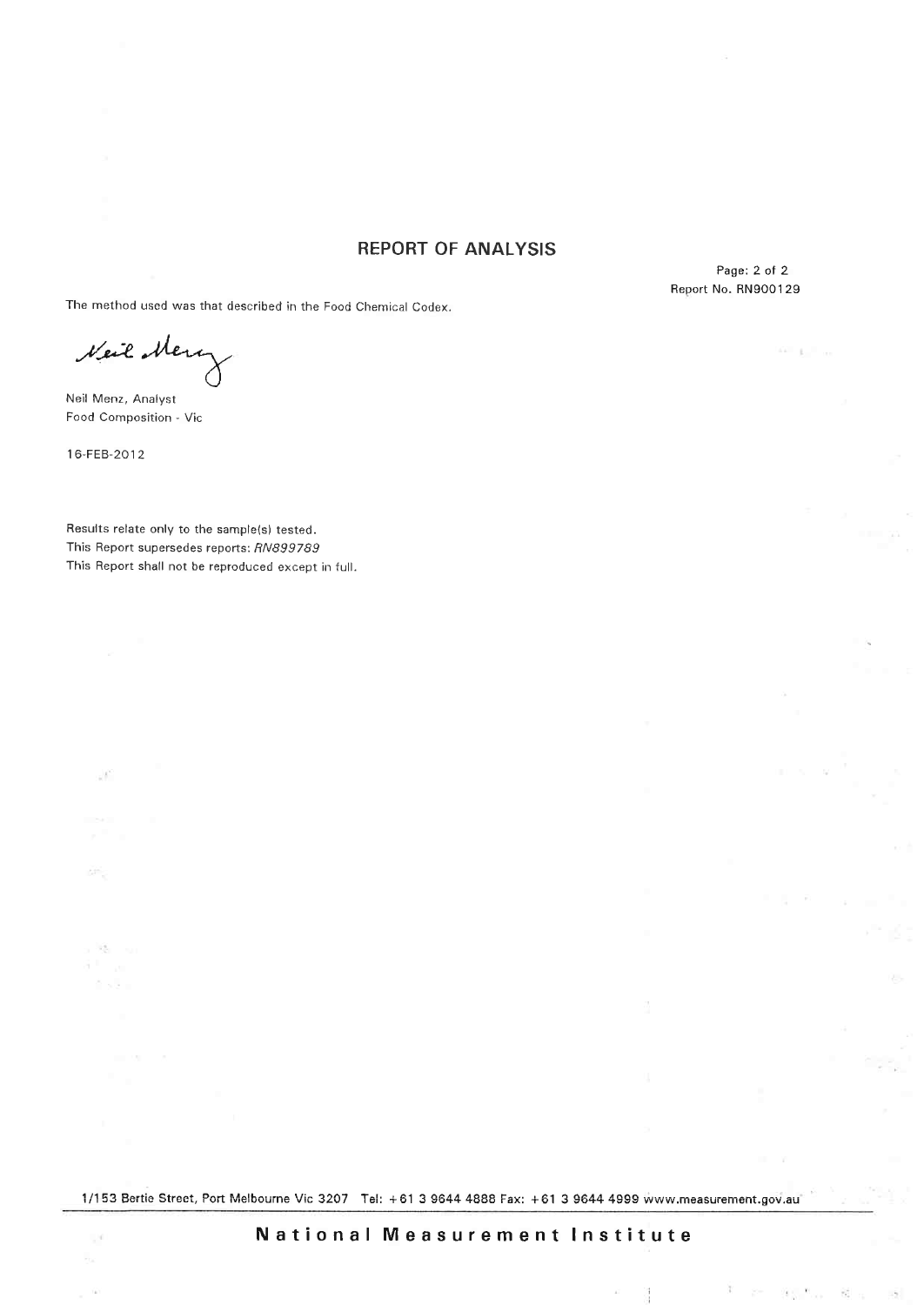

**Australian Government** 

# **National Measurement Institute**

## **REPORT OF ANALYSIS**

 $D_{2}$ ant 1 of 1

|                      |                                               |              | 1 ayu. 1 01 1               |
|----------------------|-----------------------------------------------|--------------|-----------------------------|
|                      |                                               |              | Report No. RN900130         |
| Client               | : ACCC (PRODUCT SAFETY POLICY)                | Job No.      | : ACCC08/120130             |
|                      | 23 MARCUS CLARKE ST                           | Quote No.    | $: QT-01792$                |
|                      | CANBERRA ACT 2601                             | Order No.    |                             |
|                      |                                               | Date Sampled |                             |
|                      |                                               |              | Date Received : 30-JAN-2012 |
| Attention            | : Dixie Resurreccion                          | Sampled By   | : CLIENT                    |
| <b>Project Name:</b> |                                               |              |                             |
|                      | Your Client Services Manager<br>: Tim Stobaus | Phone        | $(03)$ 9644 4849            |
|                      |                                               |              |                             |

| Lab Reg No. | Sample Ref | <b>Sample Description</b>                    |  |  |
|-------------|------------|----------------------------------------------|--|--|
| VL12/0011   |            | Pro Teeth Whitening: Professional Teeth      |  |  |
|             |            | Whitening Pen (1.25ml syringe containing 16% |  |  |
|             |            | Hydrogen Peroxide)                           |  |  |

| Lab Reg No.      |       | VL12/0011 |        |
|------------------|-------|-----------|--------|
| Sample Reference | Units |           | Method |
| Components       |       |           |        |
| Consult          |       | See Text  |        |

VL12/0011 Pen:

Total Hydrogen Peroxide in Pen:  $0.19g$ 

The concentration of Hydrogen Peroxide in the pen on a weight volume basis was 7.6% assuming the pen contained 2.5ml of product.

The method used was that described in the Food Chemical Codex.

Neil Merry

Neil Menz, Analyst Food Composition - Vic

16-FEB-2012

Results relate only to the sample(s) tested. This Report supersedes reports: RN899790 This Report shall not be reproduced except in full.

1/153 Bertie Street, Port Melbourne Vic 3207 Tel: +61 3 9644 4888 Fax: +61 3 9644 4999 www.measurement.gov.au

National Measurement Institute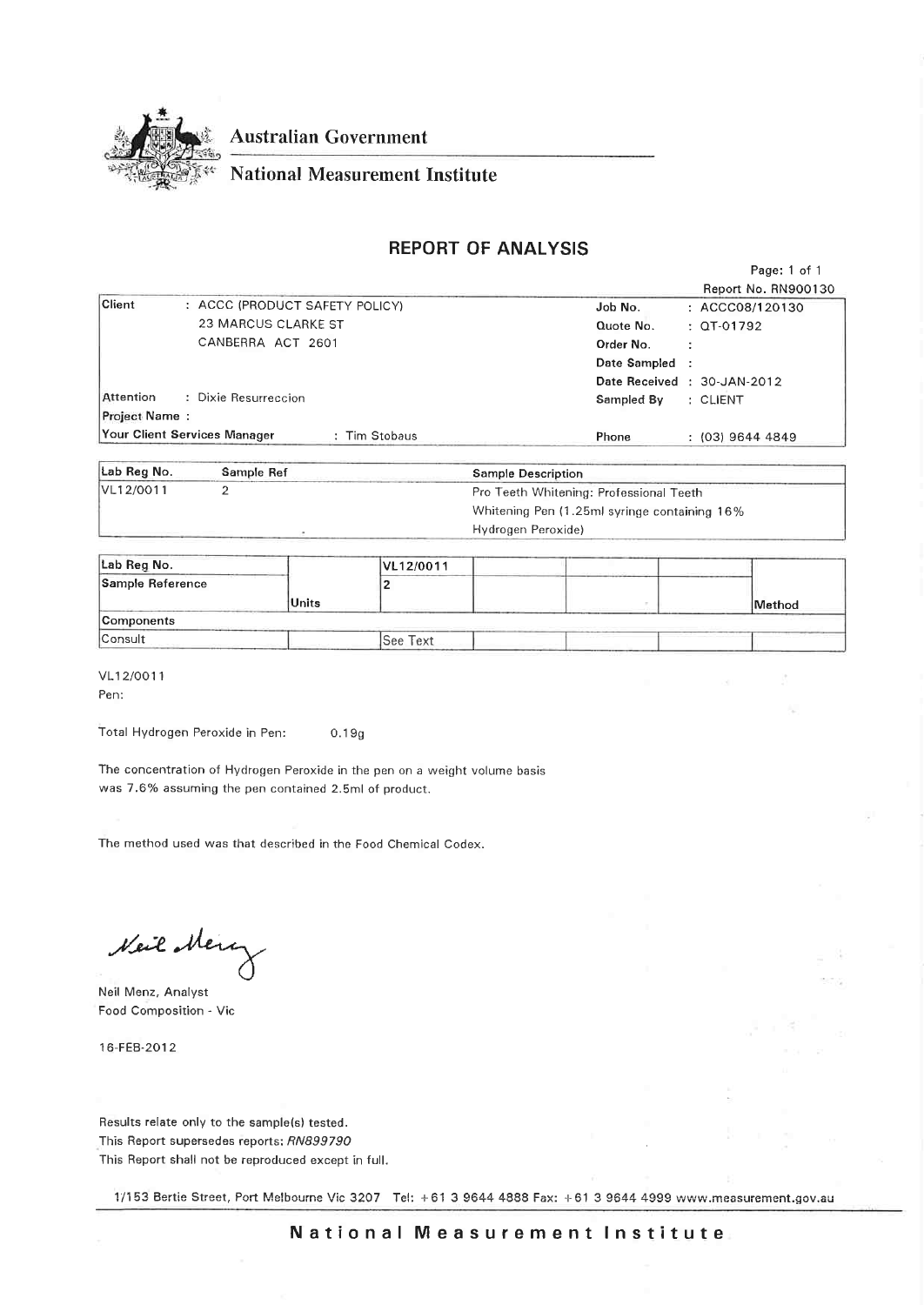

Australian Government

# National Measurement Institute

# REPORT OF ANALYSIS

|                                                                                            |                            |               |                           |                                                |                  | Page: 1 of 2        |
|--------------------------------------------------------------------------------------------|----------------------------|---------------|---------------------------|------------------------------------------------|------------------|---------------------|
| Client<br>: ACCC (PRODUCT SAFETY POLICY)                                                   |                            |               |                           |                                                |                  | Report No. RN900131 |
| <b>23 MARCUS CLARKE ST</b>                                                                 |                            |               |                           | Job No.                                        |                  | : ACCC08/120130     |
|                                                                                            |                            |               |                           | Quote No.                                      | $: QT-01792$     |                     |
| CANBERRA ACT 2601                                                                          |                            |               |                           | Order No.                                      |                  |                     |
|                                                                                            |                            |               |                           | Date Sampled                                   | ÷                |                     |
|                                                                                            |                            |               |                           | Date Received : 30-JAN-2012                    |                  |                     |
| <b>Attention</b><br>: Dixie Resurreccion                                                   |                            |               |                           | Sampled By                                     | : CLIENT         |                     |
| Project Name:                                                                              |                            |               |                           |                                                |                  |                     |
| Your Client Services Manager                                                               |                            | : Tim Stobaus |                           | Phone                                          | : (03) 9644 4849 |                     |
| Lab Reg No.<br>Sample Ref                                                                  |                            |               | <b>Sample Description</b> |                                                |                  |                     |
| VL12/0012<br>З                                                                             |                            |               |                           | Bright White Express: Advanced Teeth Whitening |                  |                     |
|                                                                                            |                            |               |                           | Kit (contains 2 x 5ml syringes containing 12%  |                  |                     |
|                                                                                            |                            |               |                           | Hydrogen Peroxide, 1 x 5ml syringe containing  |                  |                     |
|                                                                                            |                            |               | 9% Hydrogen Peroxide)     |                                                |                  |                     |
|                                                                                            |                            |               |                           |                                                |                  |                     |
| Lab Reg No.                                                                                |                            | VL12/0012     |                           |                                                |                  |                     |
| Sample Reference                                                                           |                            | 3             |                           |                                                |                  |                     |
|                                                                                            | Units                      |               |                           |                                                |                  | Method              |
| Components                                                                                 |                            |               |                           |                                                |                  |                     |
| Consult                                                                                    |                            | See Text      |                           |                                                |                  |                     |
| Total Hydrogen Peroxide in Syringe:<br>Concentration of Hydrogen Peroxide:<br>Label Claim: | 0.65g<br>11.8g/100g<br>12% |               |                           |                                                |                  |                     |
| Syringe 2:                                                                                 |                            |               |                           |                                                |                  | $e^{-\pi i/32}$     |
| Total Hydrogen Peroxide in Syringe:                                                        | 0.70g                      |               |                           |                                                |                  |                     |
| Concentration of Hydrogen Peroxide:                                                        | 12.7g/100g                 |               |                           |                                                |                  |                     |
|                                                                                            |                            |               |                           |                                                |                  |                     |
| Label Claim:                                                                               | 12%                        |               |                           |                                                |                  |                     |
|                                                                                            |                            |               |                           |                                                |                  |                     |
| Syringe 3:                                                                                 |                            |               |                           |                                                |                  |                     |
| Total Hydrogen Peroxide in Syringe:                                                        | 0.48 <sub>g</sub>          |               |                           |                                                |                  |                     |
| Concentration of Hydrogen Peroxide:                                                        | 8.4g/100g                  |               |                           |                                                |                  |                     |
|                                                                                            |                            |               |                           |                                                |                  |                     |
| Label Claim:                                                                               | 9%                         |               |                           |                                                |                  |                     |
|                                                                                            |                            |               |                           |                                                |                  |                     |
| The method used was that described in the Food Chemical Codex.                             |                            |               |                           |                                                |                  |                     |
|                                                                                            |                            |               |                           |                                                |                  |                     |
|                                                                                            |                            |               |                           |                                                |                  |                     |
|                                                                                            |                            |               |                           |                                                |                  |                     |
|                                                                                            |                            |               |                           |                                                |                  |                     |